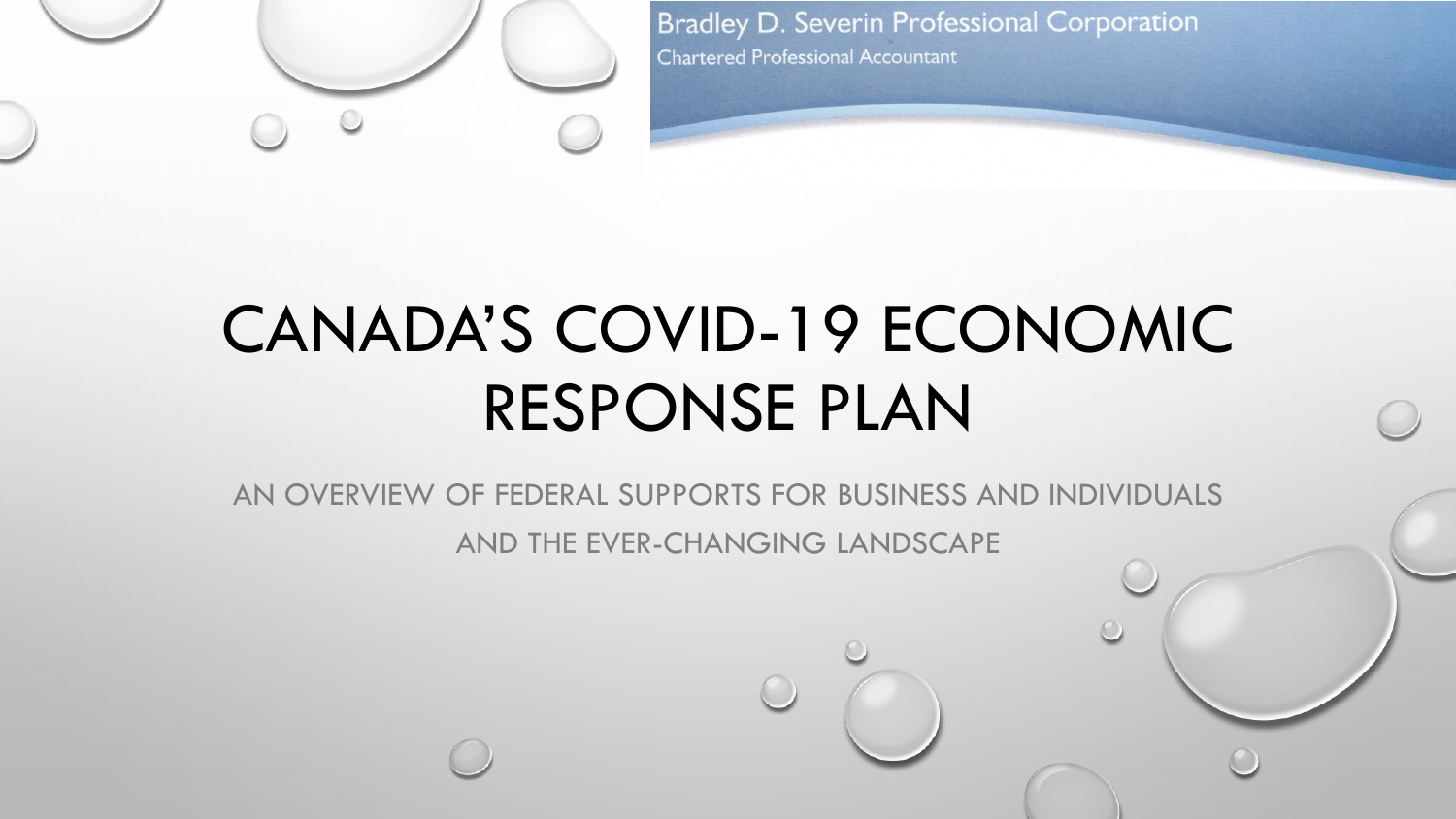#### HOW WE GOT HERE (THE "HIGHLIGHTS")

- MARCH  $18<sup>TH</sup>$  INTRODUCTION OF "CANADA'S COVID-19 ECONOMIC RESPONSE PLAN";
- MARCH  $25^{TH}$  BILL C-13 AN ACT RESPECTING CERTAIN MEASURES IN RESPONSE TO COVID-19;
- MARCH 27<sup>TH</sup> NEWS CONFERENCE INTRODUCES "CANADA EMERGENCY WAGE SUBSIDY" (CEWS);
- APRIL 1<sup>ST</sup> "DETAILS" OF CEWS EMERGE THROUGH PRESS RELEASE AND NEWS CONFERENCE;
- APRIL  $14^{TH}$  BILL C-14 COVID-19 EMERGENCY RESPONSE ACT NO. 2;
- APRIL  $15<sup>TH</sup>$  NEWS CONFERENCE ANNOUNCES CHANGES IN ELIGIBILITY TO CERB;
- APRIL 16TH NEWS CONFERENCE ANNOUNCES EXPANSION OF CANADA EMERGENCY BUSINESS ACCOUNT (CEBA) & VAGUE OUTLINE OF CANADA EMERGENCY COMMERCIAL RENT ASSISTANCE (CECRA) PROGRAM;
- APRIL 17<sup>TH</sup> NEWS CONFERENCE ANNOUNCEMENT OF PROGRAMS ADMINISTERED THROUGH REGIONAL DEVELOPMENT AGENCIES TO SUPPORT BUSINESSES THAT "FALL THROUGH THE CRACKS";
- TODAY NEWS CONFERENCE ANNOUNCEMENT OF SUPPORT FOR STUDENTS AND NEW GRADS AFFECTED BY COVID-19.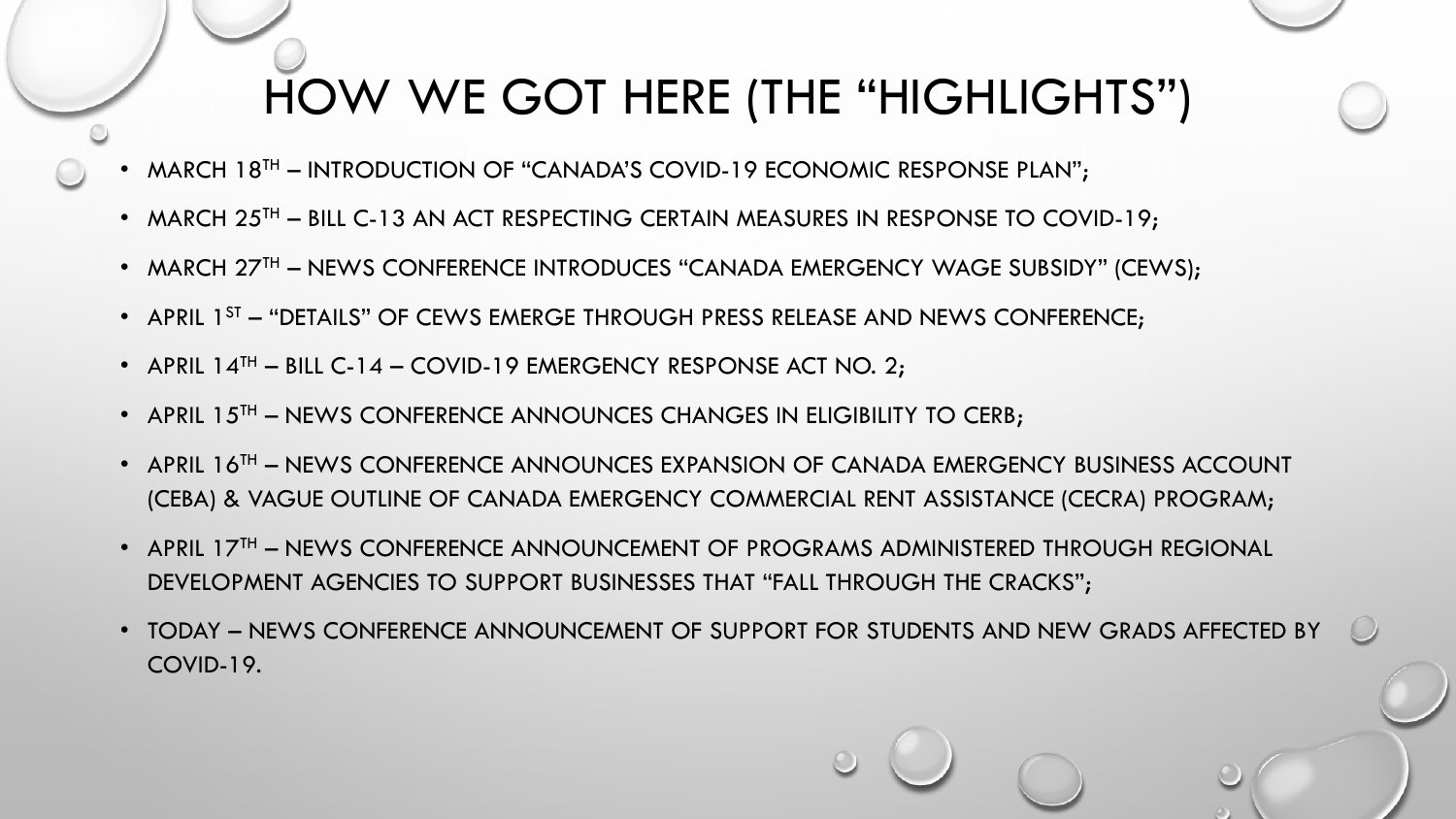#### TEMPORARY WAGE SUBSIDY (TWS)

- "SUBSIDY" FUNDED ENTIRELY BY THE EMPLOYER;
- BROAD ELIGIBILITY INDIVIDUALS, PARTNERSHIPS, NPO'S, CHARITIES & CCPC'S;
- VALID "RP" ACCOUNT ON MARCH 18<sup>th</sup> REQUIRED & PAY ELIGIBLE REMUNERATION TO AN ELIGIBLE EMPLOYER;
- 10% OF REMUNERATION PAID FROM  $3/19/20-6/19/20$  UP TO \$1,375/ELIGIBLE EMPLOYEE AND TO A MAXIMUM OF \$25,000 PER EMPLOYER;
- NO REQUIRED APPLICATION PROCESS REDUCTION IN REMITTANCES FOR WITHHOLDINGS (TAX, CPP, EI);
- EMPLOYER (OR PAYROLL ADMINISTRATOR) IS RESPONSIBLE FOR CALCULATION.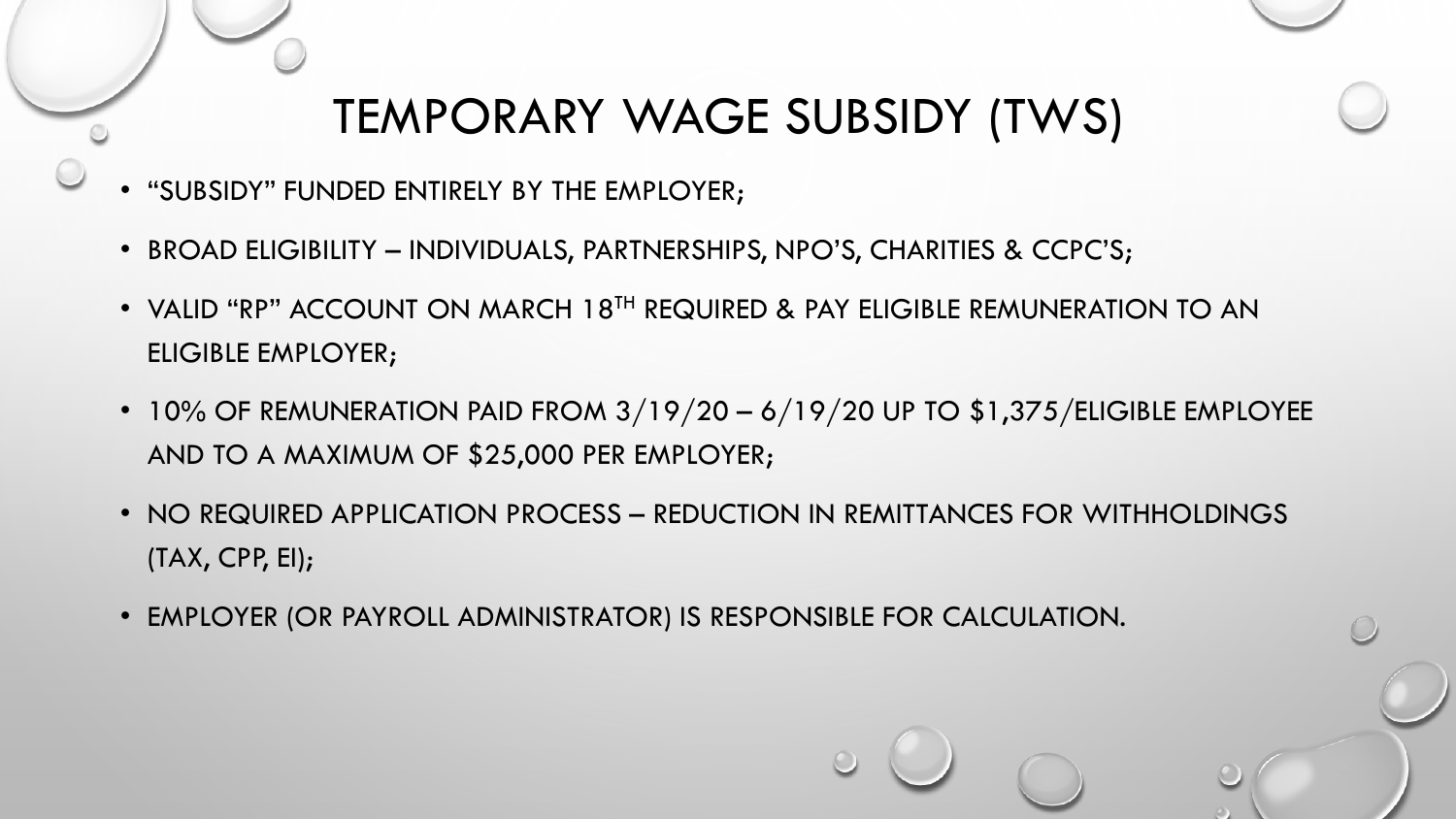## CANADA EMERGENCY WAGE SUBSIDY (CEWS)

- SUBSIDY OF 75% OF BASELINE REMUNERATION PAID TO AN ELIGIBLE EMPLOYEE BY AN ELIGIBLE EMPLOYER TO A MAXIMUM OF \$847 PER WEEK (EQUATES TO ANNUAL SALARY OF \$58,700);
- LOTS OF DEFINED TERMS IN BILL C-14: BASELINE REMUNERATION, ELIGIBLE EMPLOYEE, ELIGIBLE REMUNERATION & PRIOR REFERENCE PERIOD ARE LIKELY MOST IMPORTANT;
- CORPORATION WILL QUALIFY IF IT MEETS THE "REVENUE DECLINE" TEST:
	- 15% DECLINE IN REVENUE FOR MARCH 2020 WHEN COMPARED TO MARCH 2019 **OR** WHEN COMPARED TO AVERAGE OF REVENUE RECORDED IN JANUARY & FEBRUARY 2020;
	- 30% DECLINE IN REVENUE FOR APRIL AND ONGOING MONTHS IN 2020 WHEN COMPARED TO THE SAME MONTH IN 2019 **OR** WHEN COMPARED TO AVERAGE OF REVENUE RECORDED IN JANUARY & FEBRUARY 2020;
- IF AN EMPLOYER IS ELIGIBLE FOR ONE CLAIM PERIOD, IT AUTOMATICALLY QUALIFIES FOR THE SUBSEQUENT PERIOD.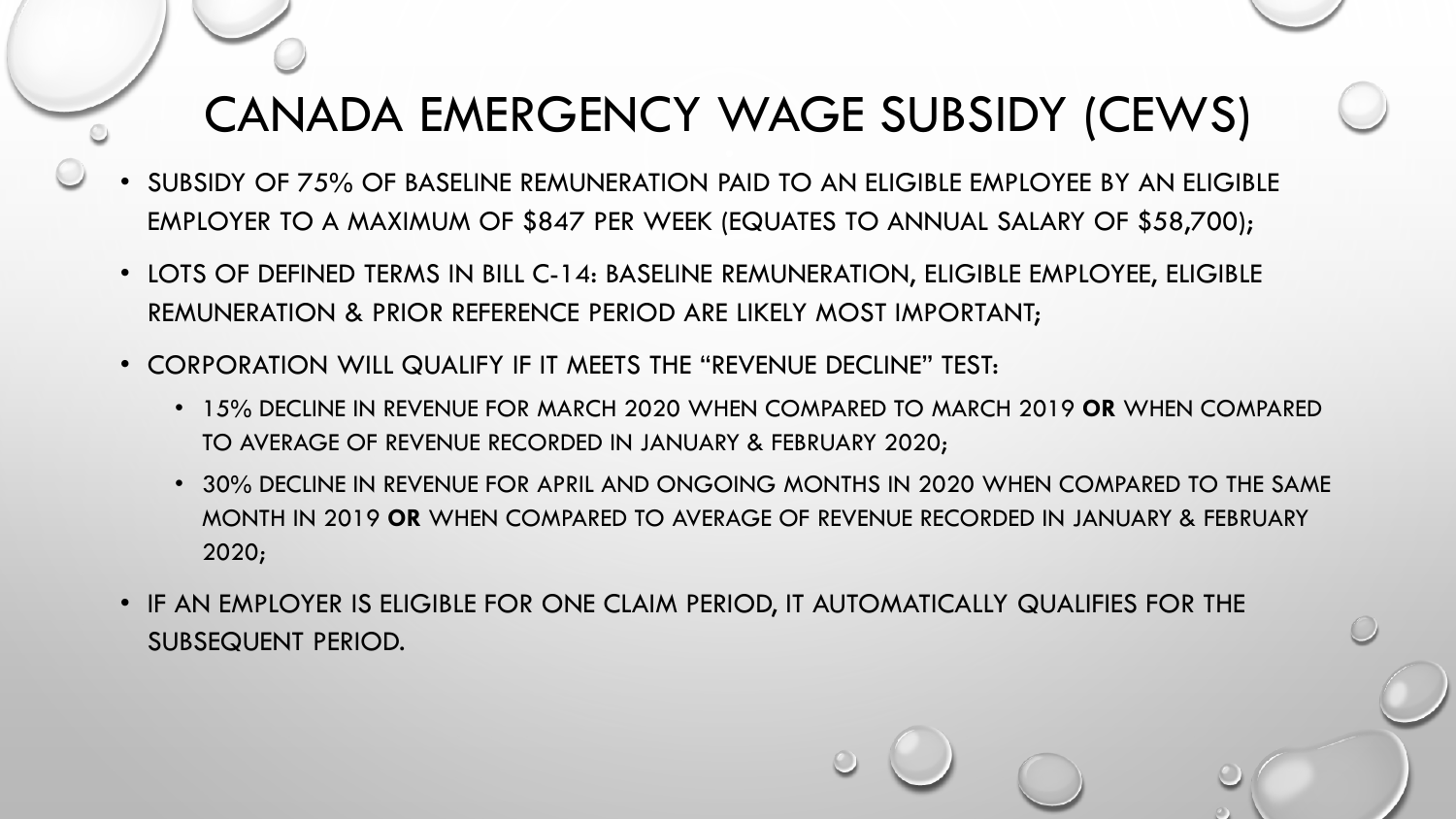## CEWS (CONT'D)

- BILL C-14 GIVES THE FINANCE MINISTER THE POWER TO EXTEND THE PROGRAM TO SEPTEMBER 30, 2020 WITHOUT PARLIAMENTARY APPROVAL (CURRENTLY SET TO END JUNE 6TH);
- ONCE YOU SELECT A METHOD FOR THE REVENUE DECLINE TEST, YOU CANNOT CHANGE;
- YOU CAN CALCULATE REVENUE ON THE "ACCRUAL" BASIS OR THE "CASH" BASIS ONCE YOU SELECT A METHOD FOR A PERIOD YOU CANNOT CHANGE;
- NUMBER OF "REVENUE" ITEMS THAT ARE EXCLUDED IN THE DECLINE TEST EXTRAORDINARY ITEMS, "N-A-L" REVENUE; ANY CEWS AND TWS SUBSIDY RECEIVED;
- SPECIAL RULES EXIST FOR COMPLEX CORPORATE GROUPS BASED ON "AFFILIATION" RULES;
- CALCULATIONS ARE DIFFERENT FOR "PRE-EXISTING" AND "NEW" EMPLOYEES ALSO A SEPARATE SET OF CALCULATIONS FOR "N-A-L" EMPLOYEES;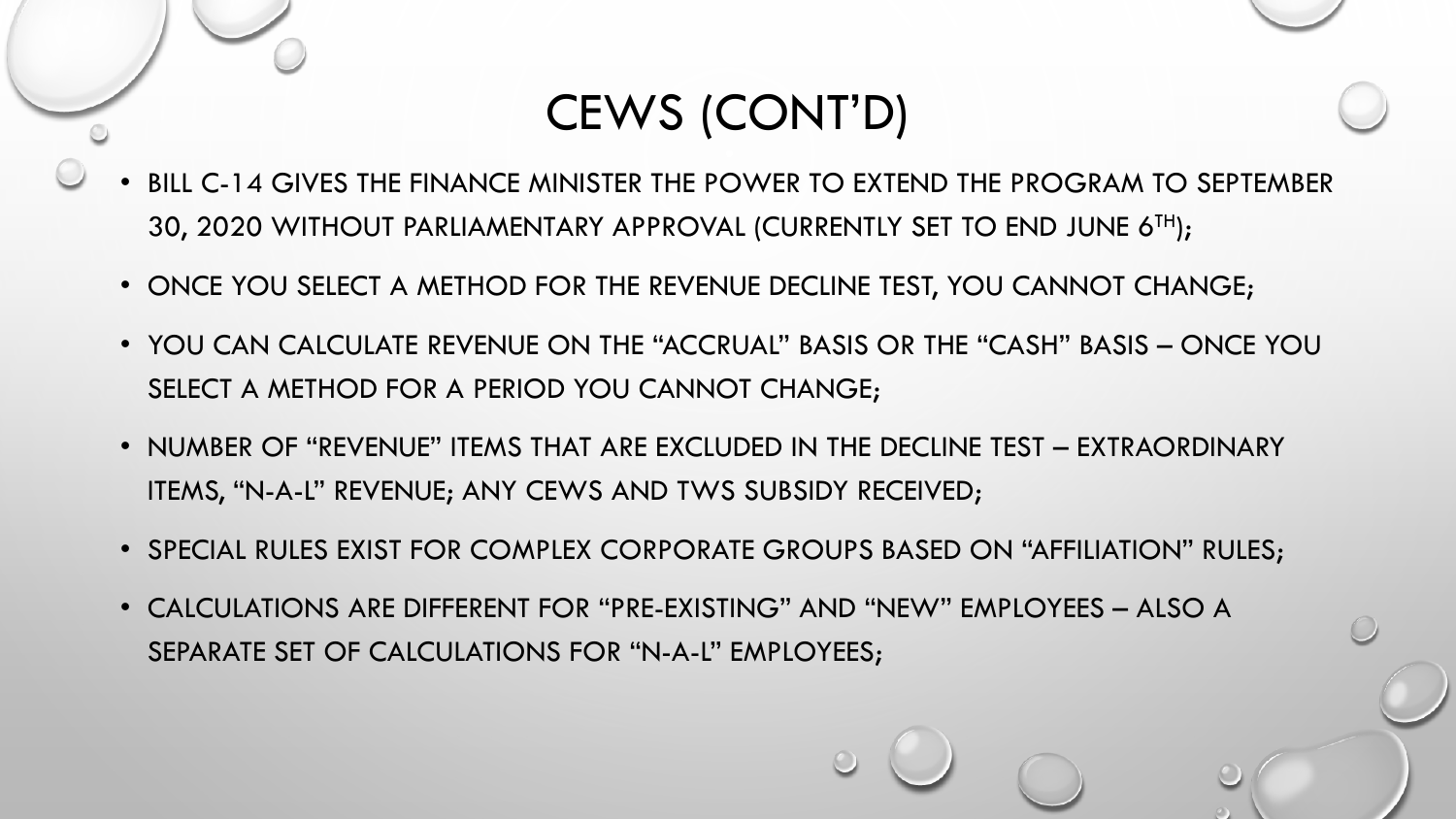CEWS (CONT'D)

- CEWS BENEFITS ARE REDUCED BY ANY AMOUNTS CLAIMED UNDER THE TWS FOR THE SAME CLAIM PERIOD;
- CEWS IS ALSO REDUCED BY ANY EI WORK-SHARING BENEFITS RECEIVED FOR THE SAME CLAIM PERIOD;
- CPP AND EI IS REFUNDABLE TO THE EMPLOYER FOR EMPLOYEES WHO ARE "ON-LEAVE WITH PAY";
- PRACTICALLY, THE CEWS IS CREDITED TO THE EMPLOYER'S CORPORATE INCOME TAX ACCOUNT AS AN OVERPAYMENT – NO HOLD-BACK OF THE BENEFIT FOR UNPAID TAX OR GST/HST;
- SIGNIFICANT ANTI-AVOIDANCE RULES AND PENALTIES FOR ABUSE!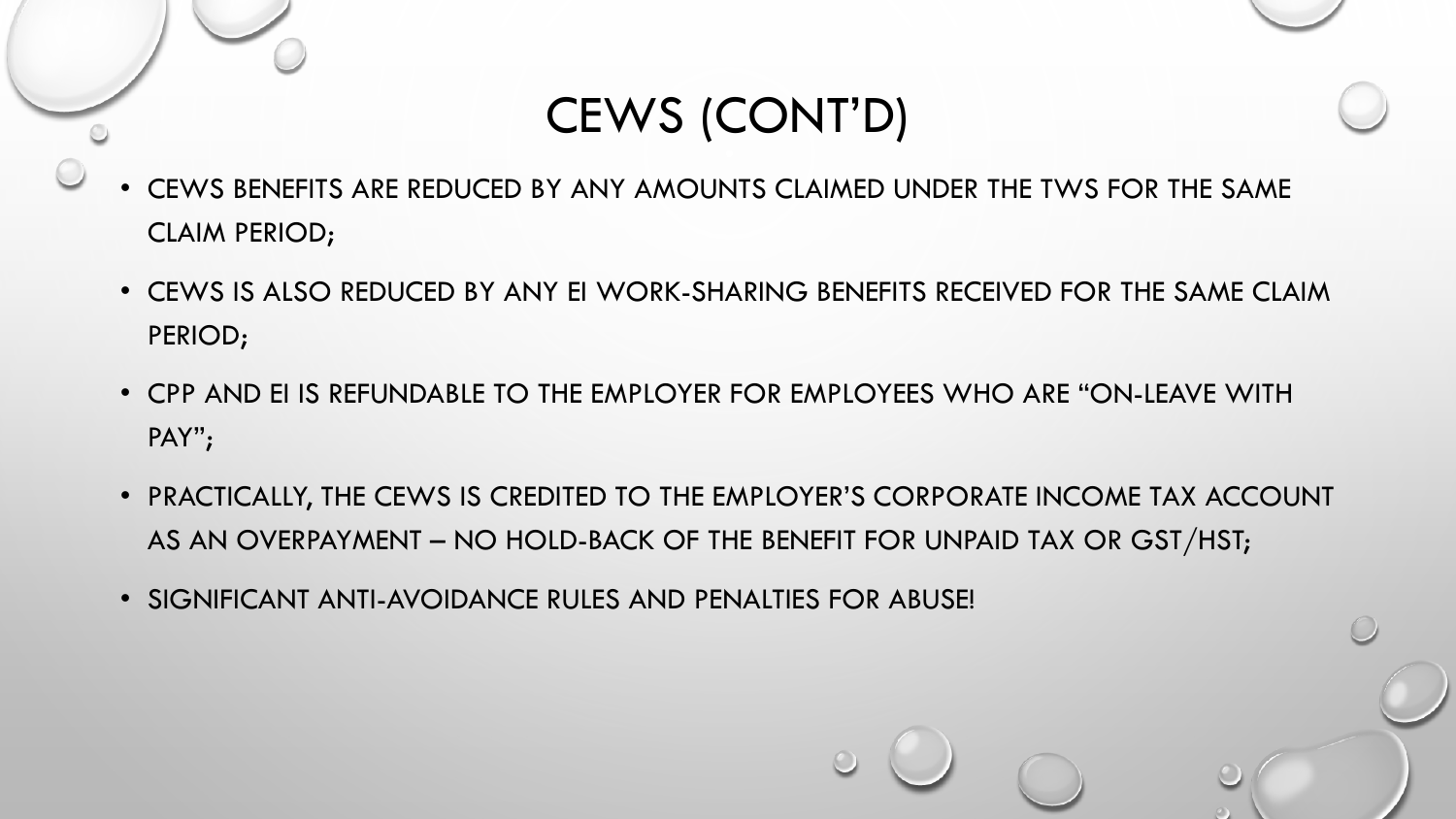

# CEWS – ITEMS OF INTEREST

- REVENUE DECLINE **DOES NOT** HAVE TO BE SPECIFICALLY RELATED TO COVID-19;
- A PERSON WITH "FINANCIAL RESPONSIBILITY" MUST BE APPOINTED AND RESPONSIBLE FOR ATTESTATION;
- APPROXIMATELY 3,000 AUDITORS ARE TO BE ASSIGNED TO CEWS & CERB TO ASSESS AFTER-THE-FACT ELIGIBILITY;
- CRA NOW HAS AN "ELIGIBILITY CALCULATOR" ONLINE:
	- [HTTPS://WWW.CANADA.CA/EN/REVENUE-AGENCY/SERVICES/SUBSIDY/EMERGENCY-WAGE-SUBSIDY/CEWS-CALCULATE-SUBSIDY-AMOUNT.HTML](https://www.canada.ca/en/revenue-agency/services/subsidy/emergency-wage-subsidy/cews-calculate-subsidy-amount.html)
- TEMPLATES AVAILABLE FOR CALCULATING QUANTUM OF THE SUBSIDY;
- APPLICATION THROUGH CORPORATION "MY BUSINESS ACCOUNT" TO OPEN ON APRIL 27TH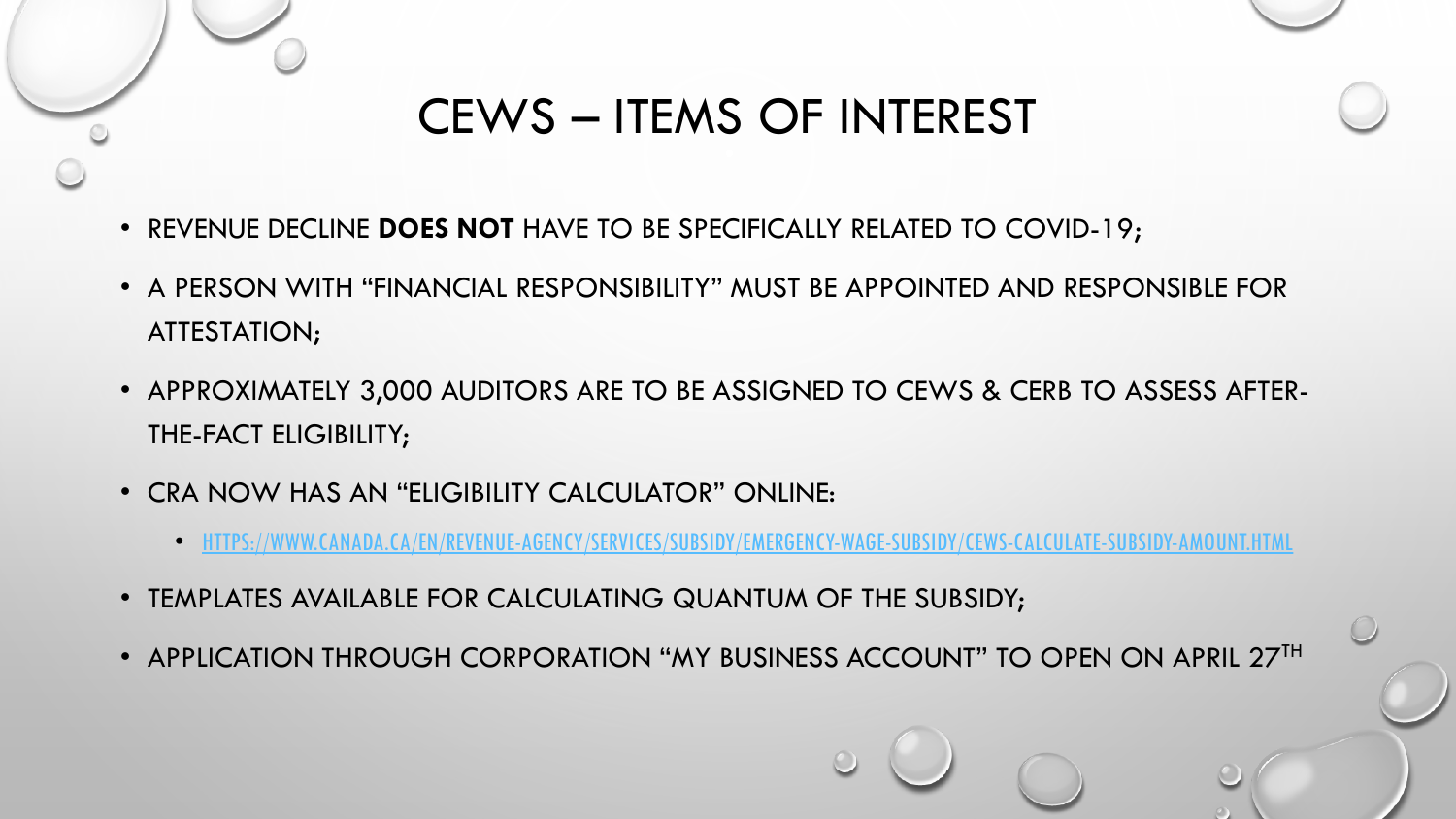# CANADA EMERGENCY RESPONSE BENEFIT (CERB)

- "ELIGIBLE WORKERS" RECEIVE \$500 PER WEEK FOR UP TO 16 WEEKS;
- WHO IS ELIGIBLE?
	- AT LEAST 15 YEARS OLD & RESIDENT OF CANADA'
	- HAVE **STOPPED WORKING BECAUSE OF COVID-19 AND HAVE NOT VOLUNTARILY QUIT THEIR JOB** OR ARE ELIGIBLE FOR EI REGULAR OR SICKNESS BENEFITS;
	- HAD INCOME OF AT LEAST \$5,000 IN 2019 OR IN THE 12 MONTHS PRIOR TO APPLICATION; **AND,**
	- NO EMPLOYMENT FOR 14 CONSECUTIVE DAYS IN THE INITIAL CLAIM PERIOD AND EXPECT TO HAVE NO EMPLOYMENT OR SELF-EMPLOYMENT INCOME IN SUBSEQUENT PERIODS;
- LATER EXPANDED TO ALLOW FOR UP TO \$1,000 OF EARNED INCOME PER MONTH WHILE COLLECTING CERB;
- EXTENDED TO INCLUDE SEASONAL WORKERS WHO HAVE EXHAUSTED EI REGULAR BENEFITS & CANNOT WORK BECAUSE OF COVID-19;
- EXTENDED TO WORKERS WHO HAVE RECENTLY EXHAUSTED EI REGULAR BENEFITS & CAN'T FIND A JOB BECAUSE OF COVID-19.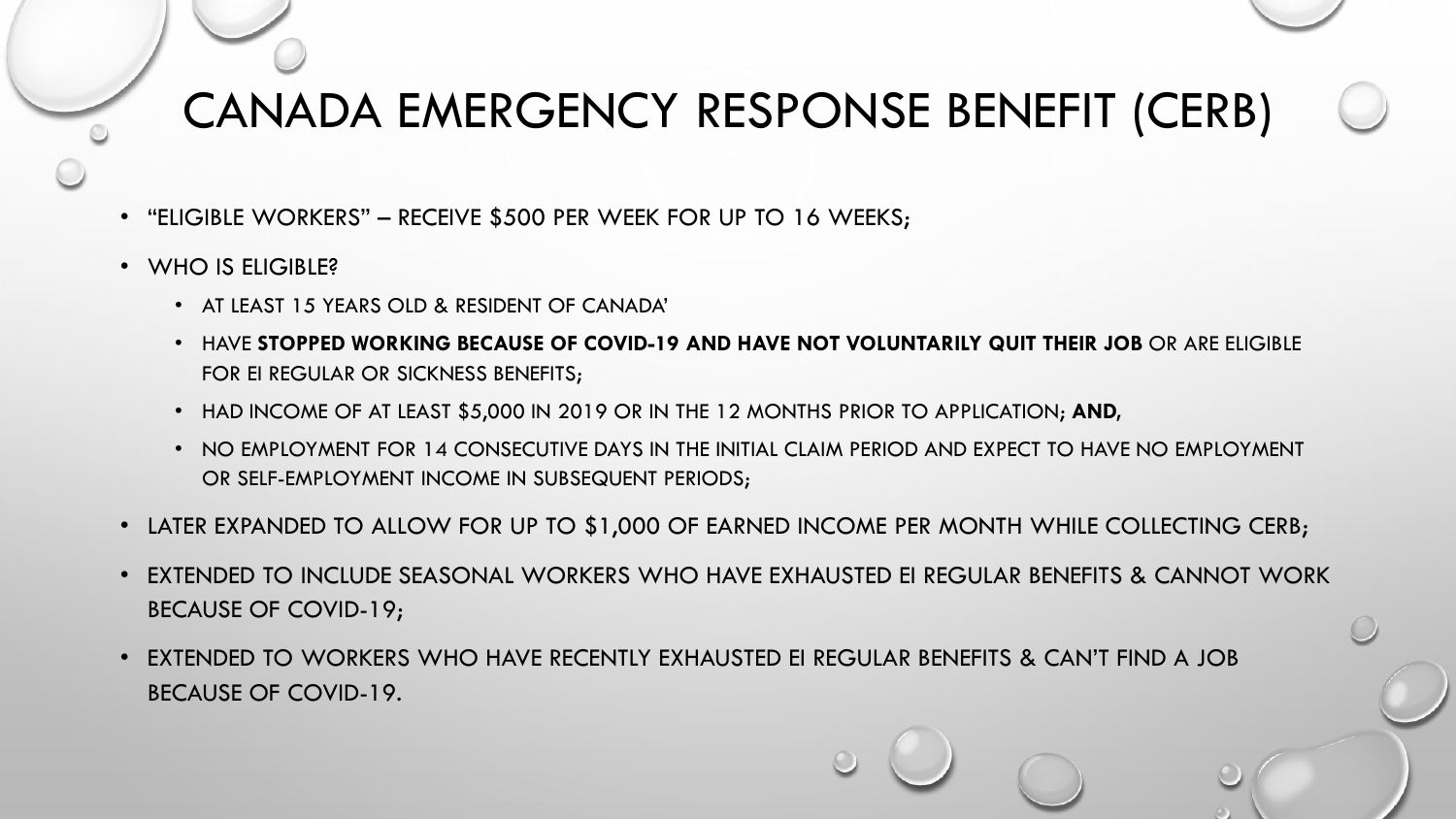## OTHER FEDERAL SUPPORT PROGRAMS FOR BUSINESS

- EXTENDED EI WORK SHARING PROGRAM;
- CHANGES TO CANADA SUMMER JOBS PROGRAM;
- BUSINESS CREDIT AVAILABILITY PROGRAM (BCAP);
- CANADA EMERGENCY BUSINESS ACCOUNT (CEBA);
- CANADA EMERGENCY COMMERCIAL RENT ASSISTANCE (CECRA);
- COMMUNITY FUTURES NETWORK;
- IRAP;
- FUTURPRENEUR CANADA;
- RURAL DEVELOPMENT AGENCIES.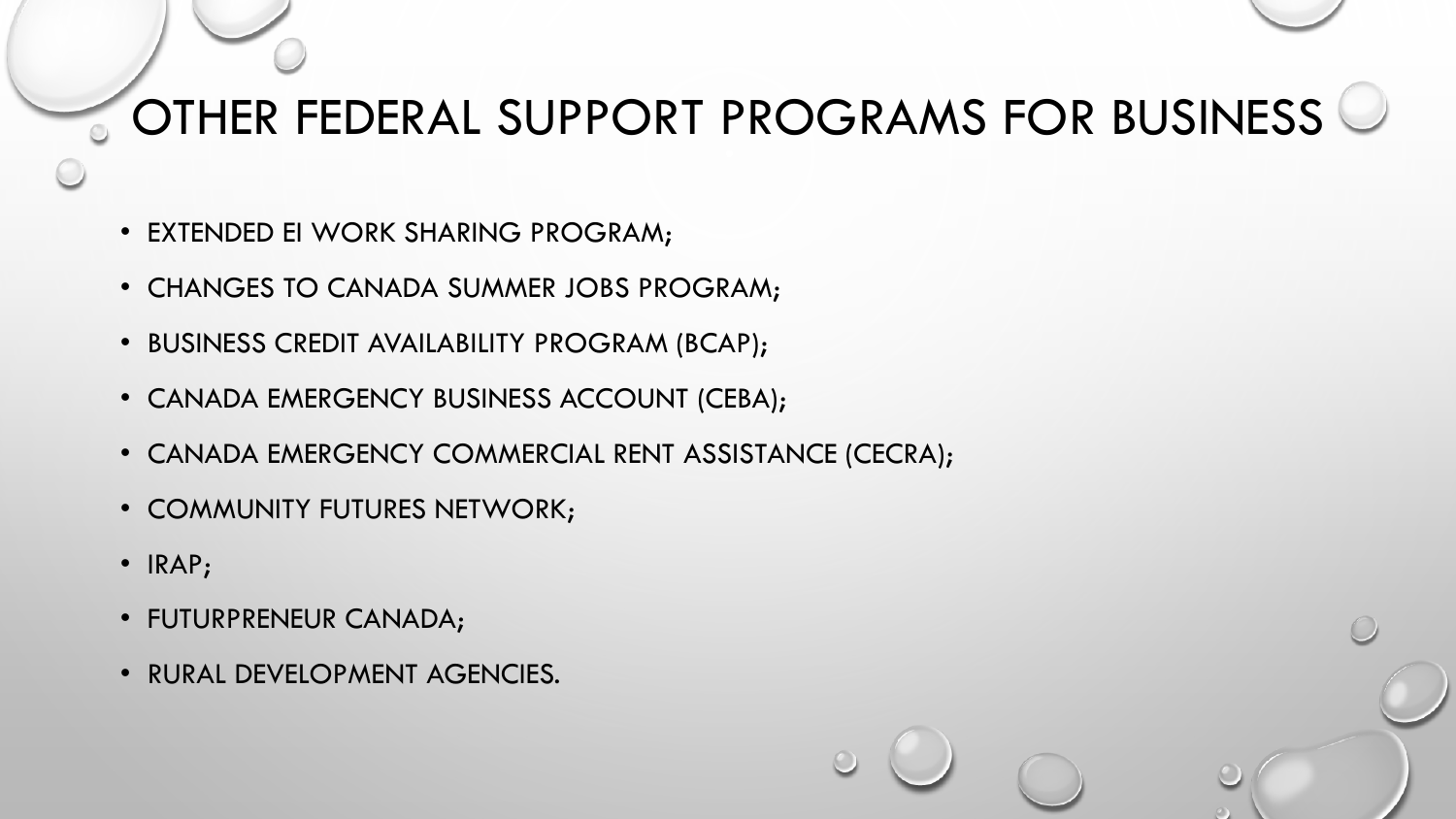# DEFERRAL OF TAX FILINGS & PAYMENT DEADLINES

- CORPORATIONS:
	- IF YOUR FILING DUE DATE IS AFTER MARCH 1<sup>ST</sup> AND BEFORE JUNE 1<sup>ST</sup>, YOUR FILING DUE DATE WILL BE JUNE 1ST.
	- IF YOUR TAX-DUE DATE (EITHER 2 OR 3 MONTHS AFTER YOUR FISCAL YEAR-END) FALLS BETWEEN MARCH 18<sup>TH</sup> AND BEFORE SEPTEMBER 1<sup>ST</sup>, PAYMENT OF FEDERAL CORPORATE TAX IS DEFERRED UNTIL SEPTEMBER 1ST.
- INDIVIDUALS:
	- FILING DUE DATE IS EXTENDED FROM APRIL 30<sup>TH</sup> TO JUNE  $1^{ST}$ ;
	- PAYMENT DUE DATE IS EXTENDED FROM APRIL 30TH TO SEPTEMBER 1ST.
- SELF-EMPLOYED INDIVIDUALS:
	- FILING DUE DATE OF JUNE 15TH REMAINS UNCHANGED;
	- PAYMENT DUE DATE IS EXTENDED FROM APRIL 30TH TO SEPTEMBER 1ST.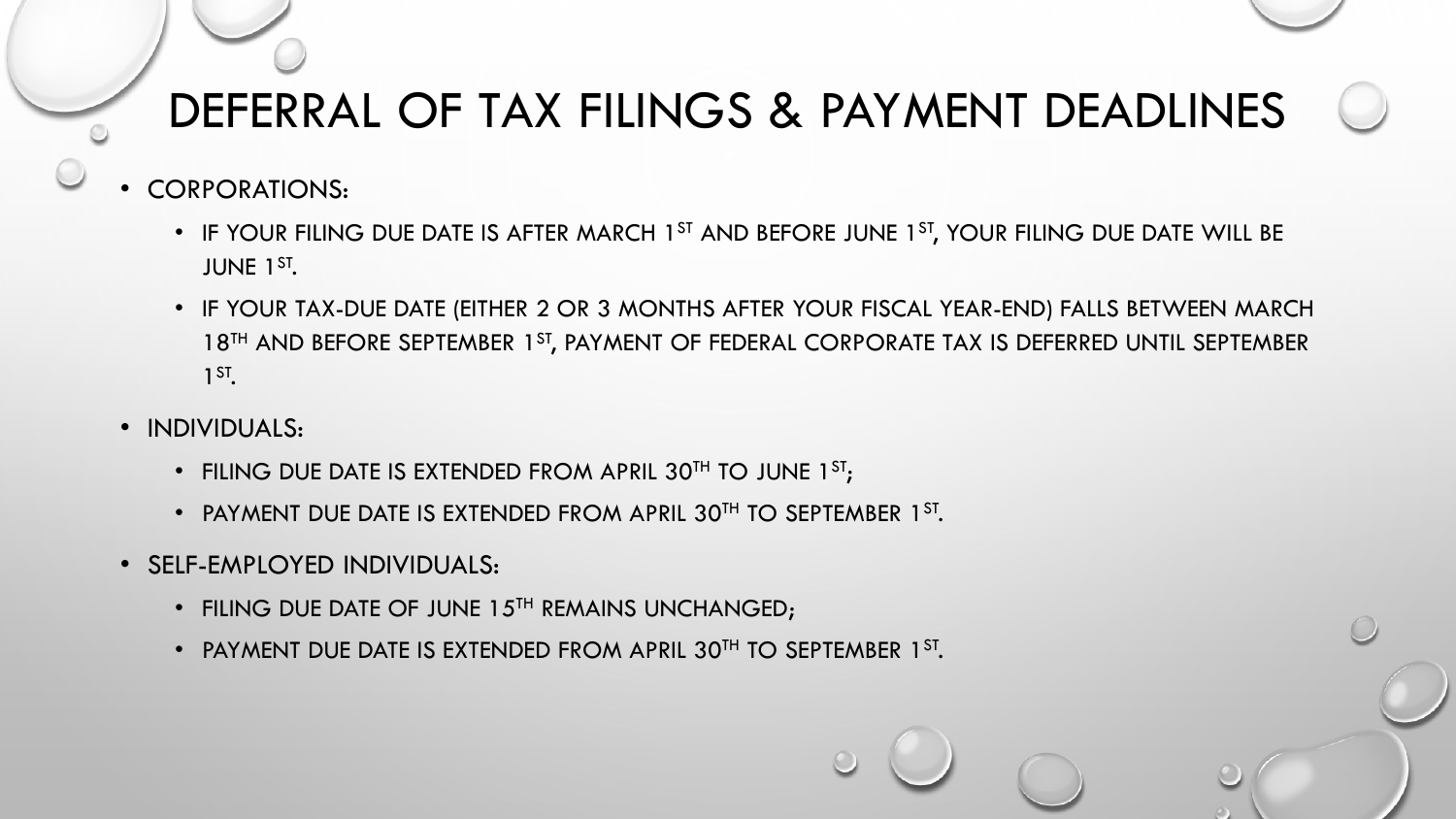#### DEFERRAL OF GST/HST TAX PAYMENTS & REMITTANCES

- IF YOU HAD GST/HST PAYMENTS OR REMITTANCES DUE (INCLUDING INSTALLMENTS) ON OR AFTER MARCH 27<sup>TH</sup> AND BEFORE JUNE 2020, YOU CAN DEFER THESE PAYMENTS AND/OR REMITTANCES UNTIL JUNE 30, 2020;
- GST/HST RETURNS ARE EXPECTED TO BE FILED ON THEIR REGULAR DUE DATES CRA HAS CONFIRMED THAT IT WILL NOT APPLY PENALTIES FOR LATE-FILED RETURNS PROVIDED THEY ARE FILED BY JUNE 30TH.